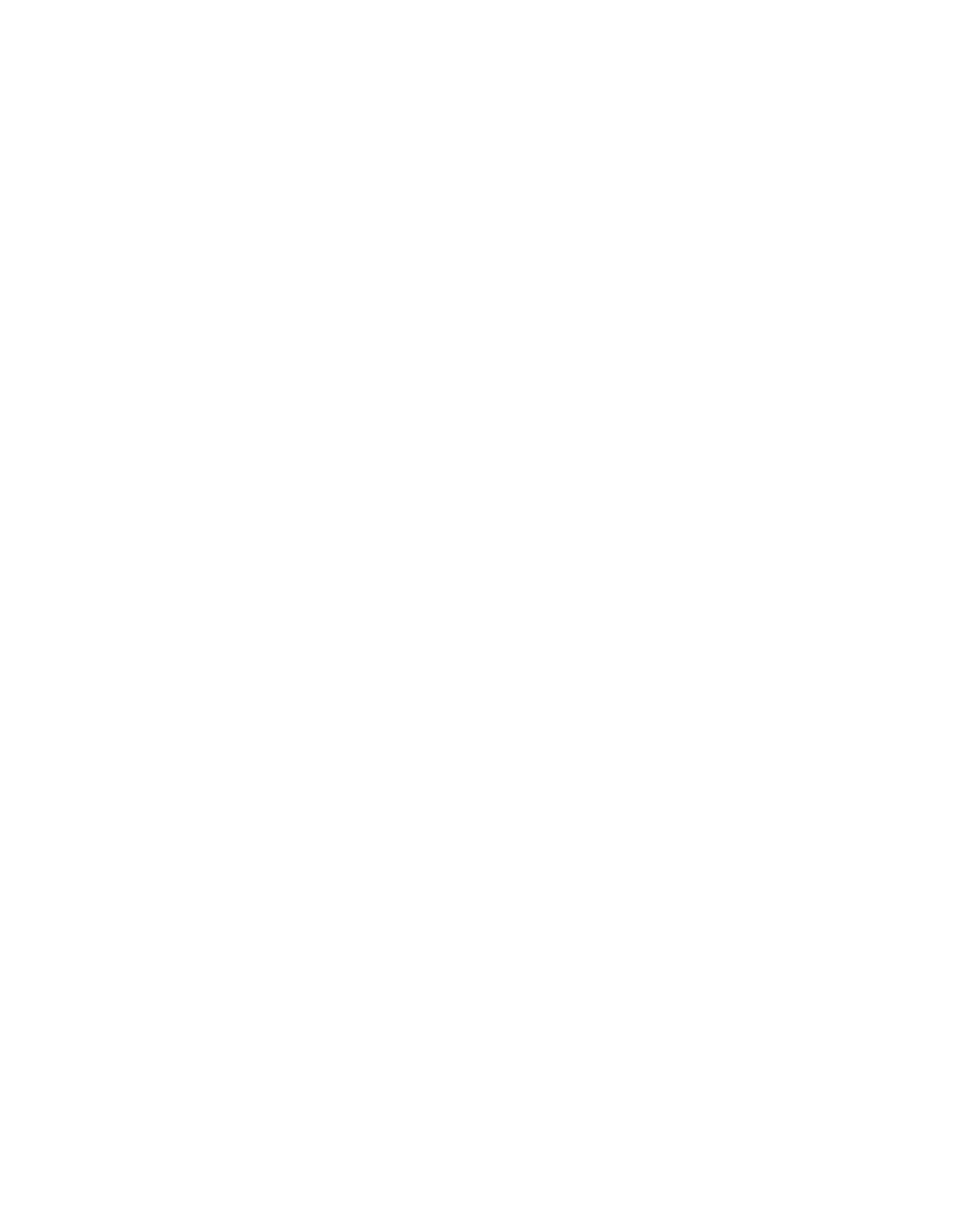

# Instructor Overview **Episode 1: The Whistleblower**

## **Case Overview**

In 2011, more than two years after Citigroup took \$45 billion in bailouts, Sherry Hunt was a vice president and chief underwriter at CitiMortgage in O'Fallon, Missouri. For years, Hunt had been witnessing what looked like fraud as the company bought and sold mortgage loans that did not meet Citi standards. After alerting senior management and being ignored, Hunt felt she had to take a stand. "The Whistleblower" follows Hunt as she navigates the challenging corporate culture and decides whom she should tell about the fraud, and how.

## **Media Utilization Tips**

Ideally, instructors will assign the [full episode](https://www.wliw.org/programs/playing-rules-ethics-work/playing-rules-ethics-work-whistleblower/) (26 minutes) to students to watch in advance of the class, so that they may fully participate in the in-class discussion.

### **Link to view:**

[https://www.wliw.org/programs/playing-rules-ethics-work/playing-rules-ethics-work-whistleblower](https://www.wliw.org/programs/playing-rules-ethics-work/playing-rules-ethics-work-whistleblower/)/

**Key Moments:** Instructors may choose to highlight key moments within the episode when Sherry Hunt was faced with a critical decision for students to pause and reflect on the episode. Below are the timestamps of three key decision-making moments:

**5:45** - Sherry Hunt realizes that a large number of loans are fraudulent. How would you have reacted if you were in Sherry's position?

**9:50** - Explain the possible outcomes of Richard Bowen's decision to warn Citi's leadership about the fraudulent activities?

**15:09** - How would you have responded if your supervisors asked you to alter paperwork? What effect would this have on your peers and direct reports?

**Reflection Questions:** Instructors may also choose to provide students with reflection questions as they watch the episode. Examples of reflection questions include:

- Describe the parties involved and their interests.
- Describe the key dilemma Sherry Hunt faced.
- What did Sherry stand to gain or lose from her decision?
- Describe the external factors which contributed to the situation at CitiMortgage.
- How might Sherry have acted differently if Richard Bowen had not been her supervisor?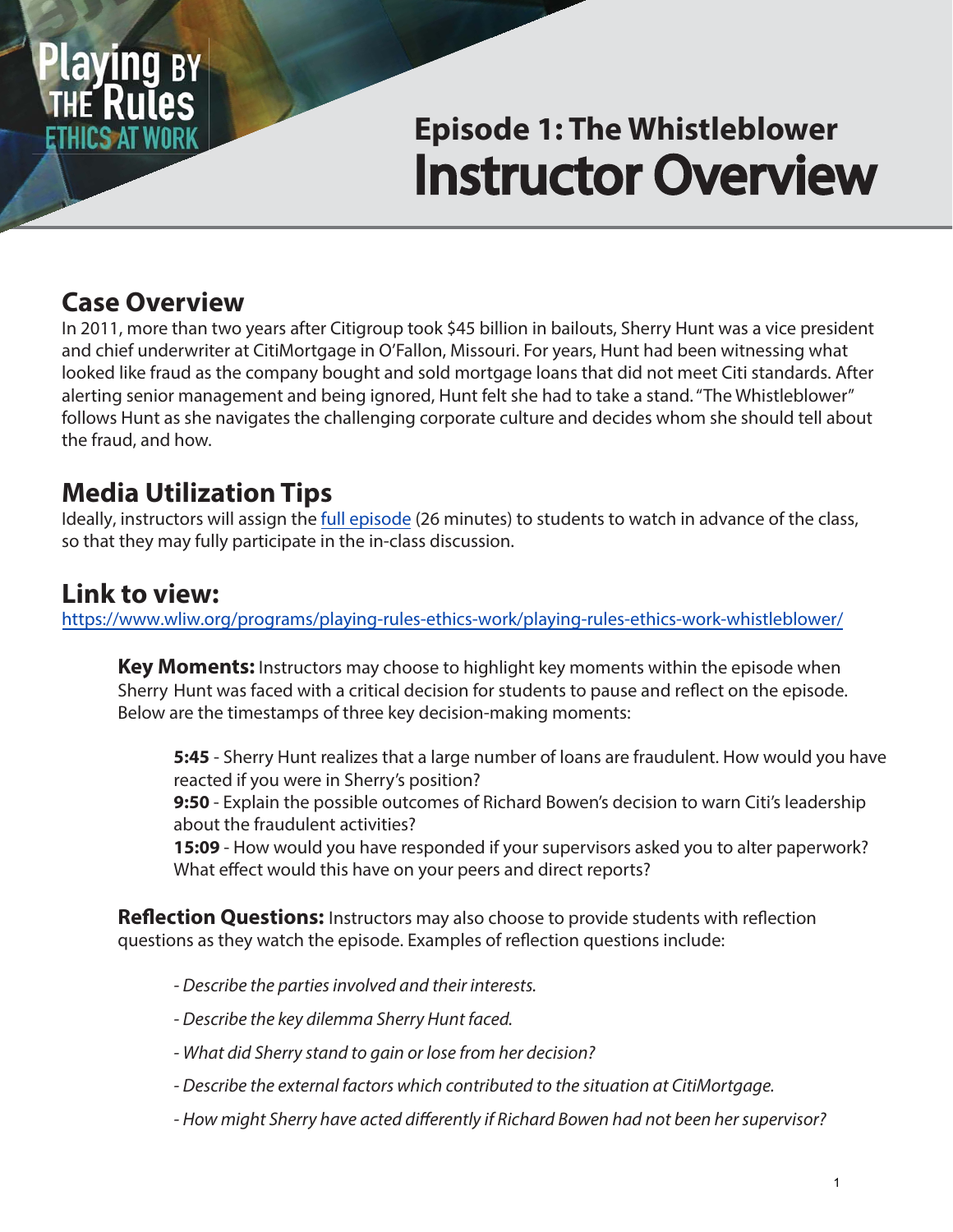# **Key Takeaways**

Here are some of the key themes in this episode:

- Corporate culture can play a significant role in setting the ethical climate of a workplace. While CitiMortgage had a climate conducive to unethical decision-making, Sherry Hunt had an ally in her manager, Richard Bowen, which empowered her to step forward.
- Stepping forward as a whistleblower comes with challenges and rewards. While there are some governmental protections in place for employees, navigating the decision to come forward requires weighing outcomes on all sides.

# **Supplemental Case Readings**

The following articles provide additional information about the Sherry Hunt case. Instructors may use this as background reading to prepare to lead the class. Additionally, instructors may choose to assign one or more of the articles as supplemental reading.

- [Sherry Hunt Took On One of the World's Biggest Banks and Won](http://nymag.com/vindicated/2016/11/sherry-hunt-took-on-one-of-the-worlds-biggest-banks-and-won.html) (New York Magazine, November 2016)
- [Why Sherry Hunt blew the whistle at CitiMortgage \(](http://www.stltoday.com/business/local/why-sherry-hunt-blew-the-whistle-at-citimortgage/article_6fd9a0f6-5e3d-11e1-b5f2-0019bb30f31a.html)St. Louis Post-Dispatch, February 26, 2012)
- [How Citibank Dumped Lousy Mortgages on the Government \(](https://www.propublica.org/article/how-citibank-dumped-lousy-mortgages-on-the-government)ProPublica, February 16, 2012)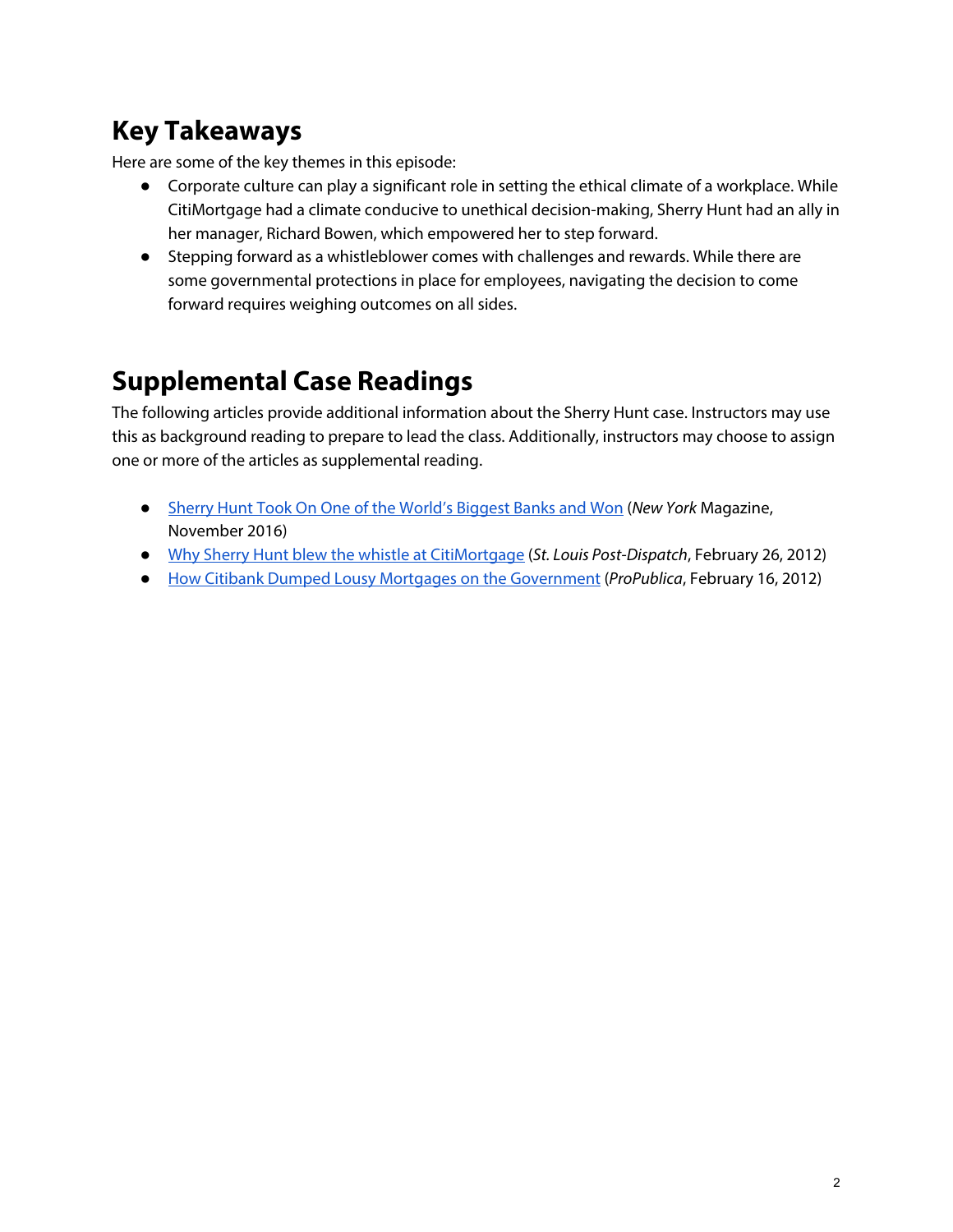

# Instructor Resources **Episode 1: The Whistleblower**

Below is a suggested structure for class discussion and activities based on this episode. This structure assumes the instructor has assigned students to watch the episode prior to class.

# **Class Outline:**

#### **I. Overview (10 minutes)**

- Outline the case and key issues at play.

#### **II. Discussion (30 minutes)**

- Open up the floor for class discussion.
- *Discussion questions:*
	- Describe the key dilemma Sherry Hunt faced.
	- Describe the external factors which
	- contributed to the situation at CitiMortgage.
	- How might Sherry have acted differently if Richard Bowen had not been her supervisor?
- *Suggested themes to highlight:*
	- The role corporate culture can play in ethical dilemmas.
	- The risks and rewards of stepping forward as a whistleblower, including legal protections in place for employees (see "Supplemental Case Readings" on page 12).

#### **III. Activity: Debate (50 minutes)**

- See "Extension Activities" on the following page for an activity outline.

#### **IV. Conclude (15 minutes)**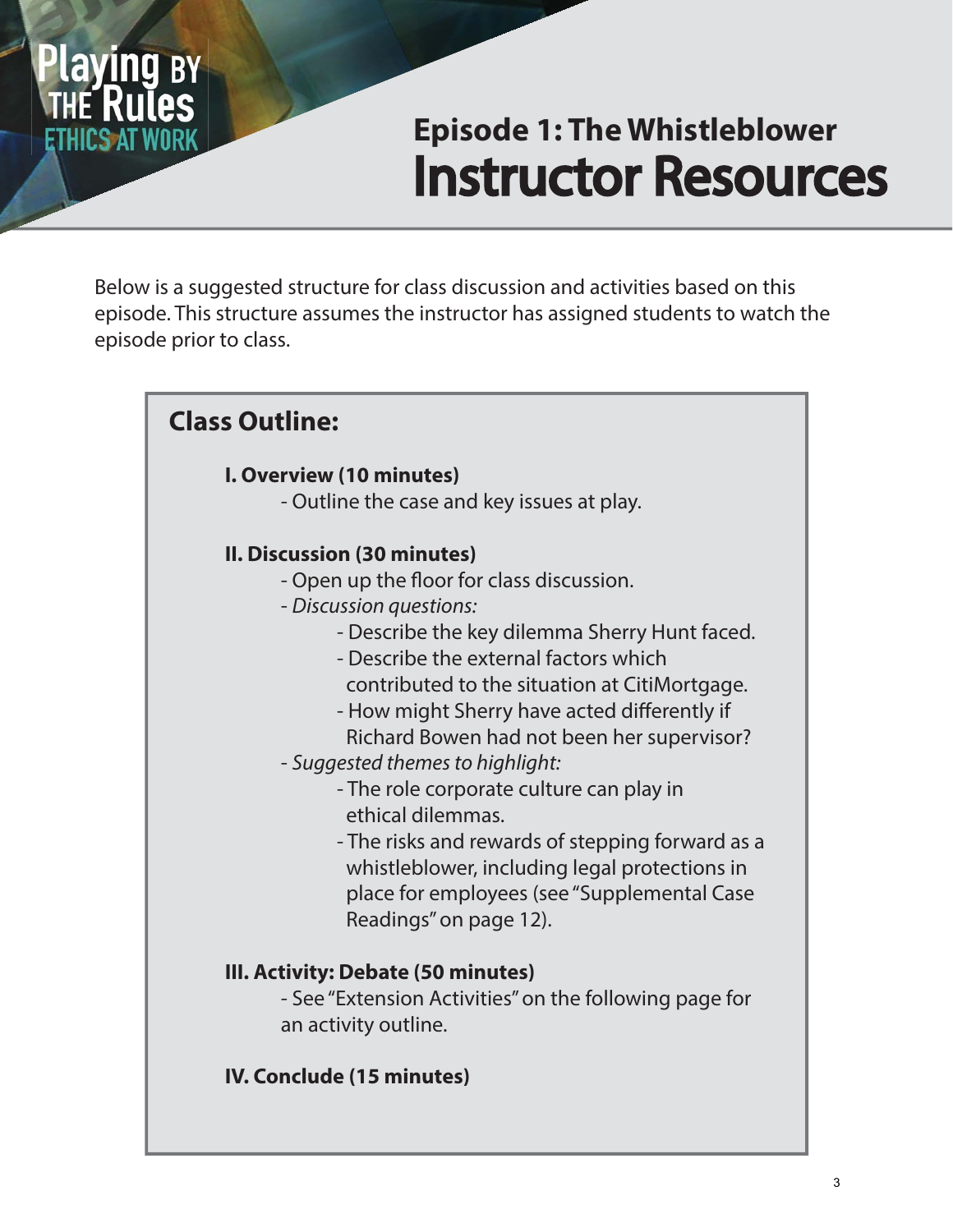

# Extention Activities **Episode 1: The Whistleblower**

## **I. Case Summary**

 **Assignment:** Prior to class, assign students to write a three-sentence summary of the case presented in the episode. The summary should include an overview of the key issue presented in the case, along with the case outcome.

## **II. In-Class Debate**

For some whistleblowers like Sherry Hunt, the decision to come forward is black and white. But many other cases aren't so clear. Using a similar but more ambiguous case, such as the Edward Snowden Case presented below, conduct an in-class debate.

> **Edward Snowden Case:** Edward Snowden is a former U.S. government employee who leaked classified information from the National Security Agency. Some view Snowden's whistleblowing as heroic, while others argue that his activity is criminal and he should be prosecuted for it.

1. Split the class into three groups: two groups will argue for and against Snowden, and the third group will serve as judges. The instructor should print and distribute the applicable article to each group. The judges should read both articles.

**Pro:** Snowden should not face punishment for being a whistleblower [Whistle-Blowers Deserve Protection Not Prison \(](https://www.nytimes.com/roomfordebate/2013/06/11/in-nsa-leak-case-a-whistle-blower-or-a-criminal/whistle-blowers-deserve-protection-not-prison)New York Times, December 18, 2013) **Con:** Snowden is a criminal and should be punished for breaking the law [Edward Snowden Broke the Law and Should Be Prosecuted \(](https://www.nytimes.com/roomfordebate/2013/06/11/in-nsa-leak-case-a-whistle-blower-or-a-criminal/edward-snowden-broke-the-law-and-should-be-prosecuted)New York Times, December 18, 2013)

2. Distribute the applicable reading assignment to each group and give students time to read independently and discuss as a group (20 minutes). During this time, the judges should read both articles and discuss the key issues at play.

3. Each group should clearly articulate their stance and make an argument as to why they are correct (5 minutes per group).

4. After each group states their case, the judges should pose questions to each group (5 minutes per group).

5. Judges will then leave the room and deliberate, and return with a final verdict and explanation of their reasoning (10 minutes).